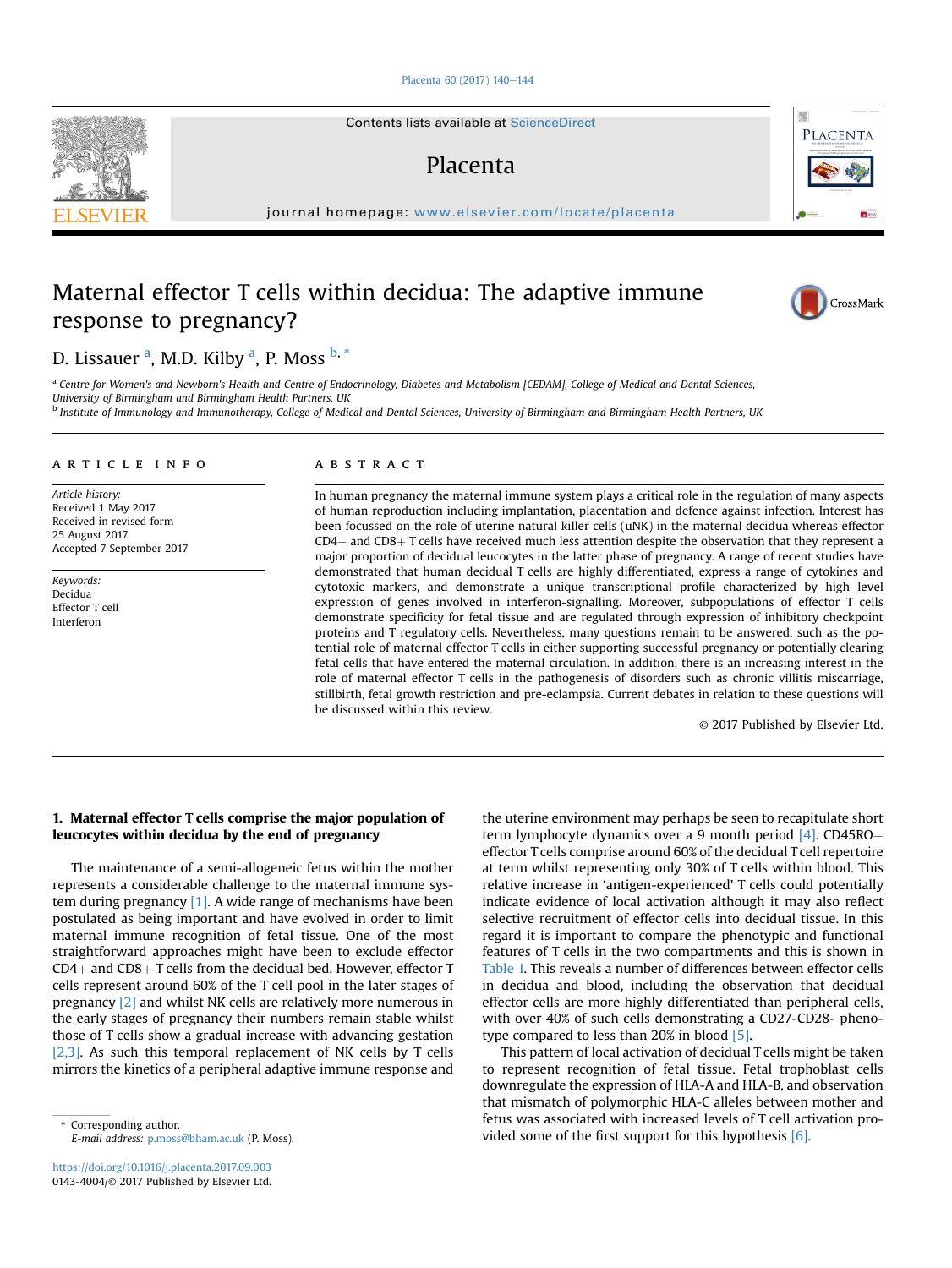Comparison of the features of CD45RO+ effector T cells within decidua and maternal peripheral blood at term. Data from Powell et al., (Submitted).

<span id="page-1-0"></span>Table 1

|                                                                        | Effector T cells within decidual                                                                                            | Effector T cells within maternal peripheral<br>blood |
|------------------------------------------------------------------------|-----------------------------------------------------------------------------------------------------------------------------|------------------------------------------------------|
| Percentage of total T cell repertoire                                  | $-60%$                                                                                                                      | $~230\%$                                             |
| Degree of differentiation                                              | more differentiated                                                                                                         | less differentiated                                  |
|                                                                        | (~40% CD27-CD28-)                                                                                                           | (~20% CD27-CD28-)                                    |
| Pattern of cytokine production following stimulation with $PMA/CD4+$ : |                                                                                                                             | $CD4+$ :                                             |
| Ionomycin mitogen                                                      | IFNγ, 25%; II-4, 5%                                                                                                         | IFNγ, 17%; II-4, 2%                                  |
|                                                                        | $CD8+$                                                                                                                      | $CD8+$                                               |
|                                                                        | IFN $\gamma$ , 60%; Il-4, 1.2%                                                                                              | IFNγ, 41%; Il-4, 0.7%                                |
| Expression of checkpoint proteins                                      | $CD4+$                                                                                                                      | $CD4+$                                               |
|                                                                        | 43% PD-1+                                                                                                                   | $20\%$ PD-1+                                         |
|                                                                        | $CD8+$                                                                                                                      | $CD8+$                                               |
|                                                                        | 68% PD-1+                                                                                                                   | $25\%$ PD-1+                                         |
| Frequency of fetal-specific T cells                                    | Use of HLA-peptide multimers reveals <b>increased</b> numbers $\mathbb{R}$ are $-$ but potential role in <b>controlling</b> |                                                      |
|                                                                        | compared to blood                                                                                                           | fetal chimerism                                      |
| Differentially expressed genes                                         | Increase in genes which mediate <b>interferon signalling</b>                                                                |                                                      |
|                                                                        | response                                                                                                                    |                                                      |

## 2. The CXCL10-CXCR3 axis is important in attracting effector T cells to decidual tissue

Chemokines are important regulators of leukocyte migration and are therefore likely to play a major role in reproductive biology. CXCR3 is a receptor for inflammatory chemokines and studies within pregnant mice have shown that it undergoes epigenetic silencing on T cells within decidua  $[7]$ , although this may be overcome in the setting of local inflammation [\[8\].](#page-3-0) In contrast our findings reveal CXCR3 to be expressed on 17% of human decidual  $CD4+T$  cells, one of many differences found between the immunological environment between mice and humans [\[5\]](#page-3-0). CXCL10, an important ligand for CXCR3, is strongly expressed and identifies the CXCL10-CXCR3 axis as an important mediator of effector cell migration into decidual tissue.

## 3. Maternal effector T cells within decidua can recognise fetal tissue

It is now clear that an adaptive immune response against fetal tissue develops in most, if not all, human pregnancies. This is indicated most clearly in the development of alloreactive HLAspecific antibodies and the development of sensitive assays has revealed that these are found in most mothers following a single pregnancy [\[9\]](#page-3-0). Moreover, the presence of IgG isotypes reveals that antigen-specific T cell 'help' has also been established. The potential importance of these antibodies in relation to fetal health is uncertain and such responses may simply reflect an epiphenomenon that is of no consequence to pregnancy outcome. However some studies do reveal a weak clinical association and HLA-C specific antibodies have been shown to be more common in women with recurrent fetal loss (miscarriage) [\[10\].](#page-3-0)

Given this observation, it is perhaps not surprising that maternal cellular adaptive immune responses against fetal tissue are also generated during human pregnancy. Culture and expansion of maternal T cells in vitro first identified cells that were able to recognise paternal cells [\[11\]](#page-3-0) and these observations have been substantiated by techniques that directly visualise T cells with alloreactive potential. Indeed our own work  $[12,13]$ , and that of others  $[14-16]$  $[14-16]$ , has identified HY-specific CD8+ T cells in the maternal circulation following male pregnancies. These CD8 T cells are present for many years following pregnancy and can be reactivated in vitro to generate highly cytotoxic T cells that lyze male cells. HY-specific  $CD8+$  cells were detectable in 32% of women

following a single male pregnancy and this proportion rose to 50% of those with 2 or more male pregnancies, indicating that alloreactive cellular immunity is boosted by recurrent episodes of fetal microchimerism. Until recently, it has not been possible to directly identify T cells with fetal specificity within decidual tissue but we have also utilized HLA-peptide multimer technology to identify HY-specific CD8 T cells in decidual tissue [\[5\].](#page-3-0) Indeed, the frequency of such cells is greatly increased compared to peripheral blood and indicates that cytotoxic cells with specificity for fetal tissue are localised in direct anatomical contact.

## 4. Effector T cells within decidua display a novel profile of functional activity

Tilbergs et al studied  $CD8+$  effector T cells within decidual tissue and demonstrated a unique Th1 pattern of high level IFN $\gamma$ expression together with low levels of perforin and granzyme [\[17\].](#page-4-0) Our own studies of decidual CD4 and CD8+ T cells confirmed IFN $\gamma$ expression in many cells but also revealed expression of IL-4 in a minority population. In particular whilst IFN $\gamma$  expression was observed in  $60\%$  of CD8+ T cells, 1.2% of cells also expressed IL-4, a value which, whilst relatively modest, was higher than expression within  $0.7\%$  of CD8+ cells within maternal peripheral blood. Comparable values for CD4+ T cells were 25% and 5% respectively and Il-4 expression was markedly higher than on maternal T cells from peripheral blood [\[5\].](#page-3-0) Interestingly, Il-4 expression can be induced from peripheral T cells following incubation with progesterone and this 'Tprog' phenotype may therefore partially reflect the effect of the local hormonal microenvironment [\[18,19\]](#page-4-0).

We recently completed a comparative transcriptional analysis of effector CD4 and CD8 $+$  T cells from decidua and maternal peripheral blood. A wide range of genes were differentially expressed in decidual T cells with a striking upregulation of those which encode proteins involved in the signalling response to interferon [\[5\]](#page-3-0). This profile is highly unusual within effector T cells and suggests that decidual tissue is characterized by high levels of local interferon production. This subject has been relatively poorly studied although immunohistochemical expression of type 1 interferon has been observed within cells of the monocytic lineage [\[20,21\]](#page-4-0). It is interesting to speculate on what may drive interferon production but it is well established that endogenous retroviruses play an important role in the generation of syncytiotrophoblast  $[22-26]$  $[22-26]$ . Notably, the Syncytin-1 protein encoded from the env gene of ERVW-1 has an essential role in formation of the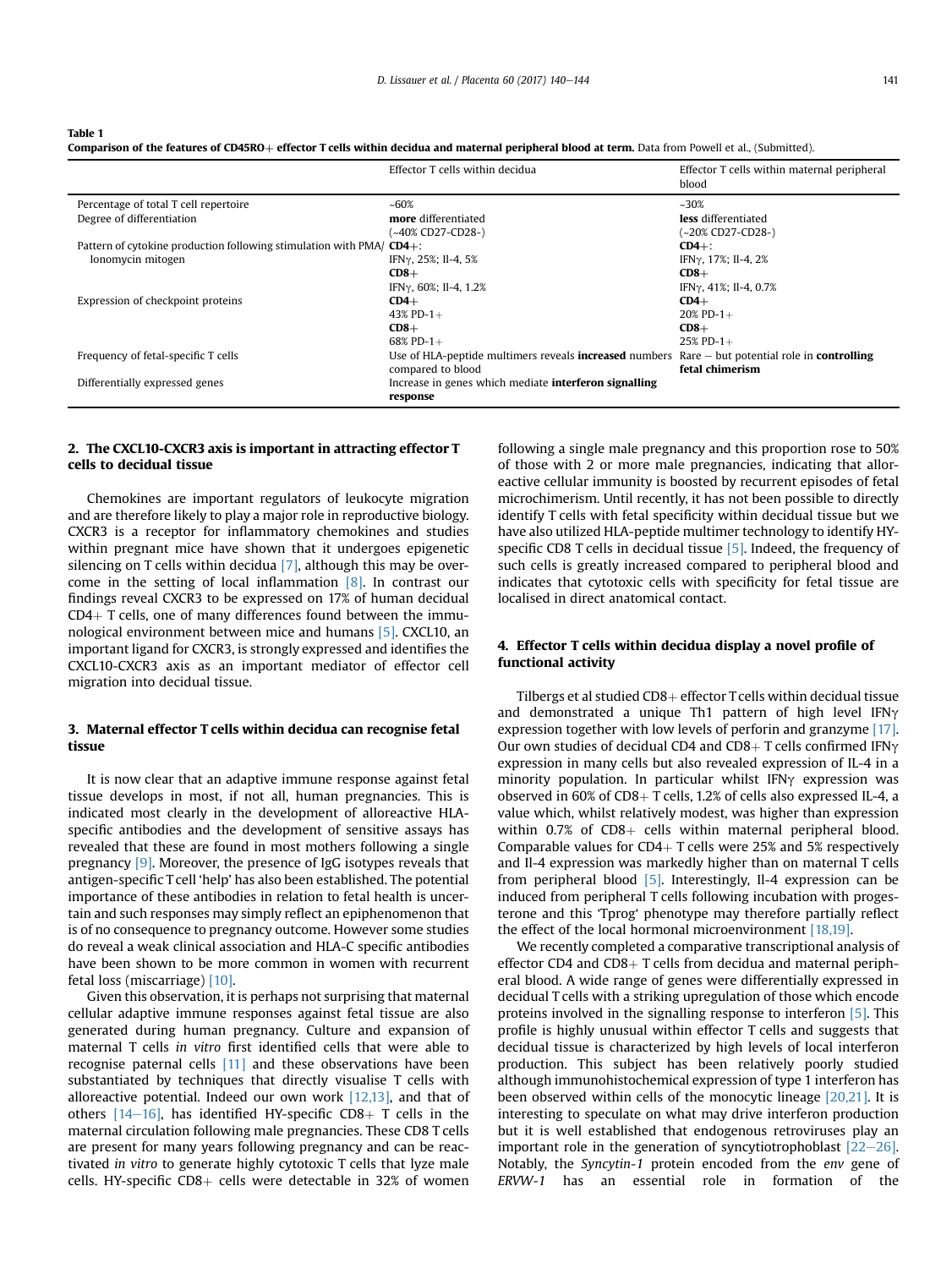syncytiotrophoblast and is released into the periphery via placental microvesicles which are themselves able to illicit a T cell response [\[27\]](#page-4-0).

## 5. Effector T cells within decidua demonstrate specificity for pathogens

Pregnancy is associated with altered regulation of immune responses that can potentially increase susceptibility to some infectious diseases. The increased mortality rate of pregnant women following avian influenza infection is one such example. As such, it is not surprising that T cells within decidual tissue exhibit specificity for local pathogens [\[28\]](#page-4-0). T cells with specificity for cytomegalovirus and Epstein-Barr virus are preferentially recruited into decidua and mediate pathogen surveillance of maternal cells [\[29\].](#page-4-0) Importantly, these populations recognise peptides restricted by HLA-A and HLA-B alleles which are themselves not presented on fetal trophoblast. Recent investigations have also shown that effector cells can recognise peptides restricted through HLA-C alleles, potentially indicating efficacy in control of infected fetal tissue [\[30\]](#page-4-0).

#### 6. The function of effector T cells is modulated through intrinsic and extrinsic regulation

The finding of large numbers of functional effector T cells within decidual tissue raises the question of how such cells are regulated in order to limit potential immunopathology or fetal damage. In this regard extrinsic regulation mediated through T regulatory cells and cell-intrinsic expression of inhibitory checkpoint proteins are both emerging as important control mechanisms.

T regulatory cells are increased within decidual tissue at term pregnancy and can comprise over 20% of all CD4+ T cells  $[31-33]$  $[31-33]$ . Indeed, murine experiments have shown that depletion of T regulatory cells can trigger fetal rejection [\[34\]](#page-4-0) and it has been suggested that the evolution of the FoxP3+ T regulatory cell was a key event in the development of eutherian reproduction [\[35\].](#page-4-0) In line with previous reports [\[33\],](#page-4-0) we also find that decidual T cells proliferate in response to cord blood lymphocytes and that this is increased following depletion of T regulatory cells [\[5\].](#page-3-0) These observations indicate that such decidual populations do have specificity for maternal antigens and that this is at least partly regulated through the action of autologous T regulatory populations.

Checkpoint proteins such as PD-1 and TIM-3 are now considered to be amongst the most important molecules within clinical medicine [\[36,37\].](#page-4-0) This is due to the dramatic efficacy of antibodymediated blockade of PD-1 function in the treatment of solid tumours [\[38\]](#page-4-0). PD-1 expression on T cells is often taken to represent an 'exhausted' state and is believed to reflect cells that have undergone repeated stimulation within antigen. However, despite the considerable success of checkpoint blockade in cancer therapy there is less understanding as to the physiological role of checkpoint proteins in human T cell physiology. Interestingly, a high level of checkpoint protein expression is observed on T cells within decidua  $[39]$ . Wang et al. reported large populations of Tim-3+PD- $1+CD8+T$  cells within decidua during early human pregnancy and showed that incubation of CD8 T cells with trophoblast led to further checkpoint upregulation [\[40,41\].](#page-4-0) Interestingly, PD-L1 is expressed on syncytiotrophoblast, as well as intermediate trophoblastic cells located in the chorion laeve and implantation site  $[42]$ , and some studies have indicated that PD-1 blockade in pregnant mice may result in fetal loss [\[43\]](#page-4-0). Of note, these observations provide further evidence that the study of reproductive immunology will be of huge importance in understanding tumour immunology and lend support to the concept of cancer as a 'somatic pregnancy' [\[44\]](#page-4-0).

## 7. Fetal-specific maternal T cells may play a role in limiting fetal microchimerism

It is now generally accepted that pregnancy leads to a state of microchimerism within the mother in which significant amounts of fetal tissue and cells are released into the maternal circulation [\[45\].](#page-4-0) Moreover, these fetal cells have been shown to survive for long periods within the mother and have even been implicated in a range of clinical disorders such as thyroiditis. Whilst such fetal cells may provide potential benefit to the mother, such as potentially supporting repair of maternal tissue, it would seem reasonable that such chimerism would need to be controlled by the maternal immune system. In this regard, the humoral and cellular maternal response against fetal tissue may have an important role in the suppression of fetal chimerism. Indeed, some support for this hypothesis comes from the observation that the degree of chimerism has been reported to fall with repeated pregnancies, whilst the magnitude of fetal-specific immunity appears to increase [\[46\].](#page-4-0) These observations could provide important insights into the regulation of chimerism in disorders such as transplantation.

## 8. Maternal T cell responses against fetal tissue may be associated with obstetric complications

The observation that maternal T cells demonstrate antigenic specificity for fetal tissue raises the obvious question as to whether these may be implicated in the pathogenesis of pregnancy complications. Relatively little evidence exists to implicate maternal T cell responses in the development of pre-eclampsia and this may reflect the fact that the cardinal feature of impaired trophoblast invasion of maternal spiral arteries is determined early within pregnancy and at a time when natural killer cells dominate the cellular infiltrate. More recently, Leavey et al. have suggested that T cell mediated pathology may indeed be related to a subset of mothers with preeclampsia who demonstrate a form of disorder characterized by poor fetal outcome and growth restriction but relatively less impact on maternal health [\[47\]](#page-4-0).

Despite this, fetal-specific immunity is strongly implicated in the development of chronic villitis ('villitis of uncertain/unknown aetiology'; VUE) which is a relatively common cause of fetal growth restriction and pre-term delivery  $[48-51]$  $[48-51]$ . VUE is characterized by an inflammatory cell infiltrate of placental macrophages and T cells within the villi which develops in the absence of infection. A specific feature is non-uniform involvement of villi and ultimately this can lead to "obliterative fetal vasculopathy". Interestingly, this maternal infiltrate typically shows a CD8:CD4 ratio around 3:1 and T cells comprise almost half of the cellular infiltrate. It has been suggested that such villitis may represent relatively uncontrolled maternal immune recognition of fetal tissue and this is supported by the finding that antibodies against fetal tissue are commonly observed in this disorder and associate with the deposition of C4 complement components. However caution is needed in this interpretation as some degree of VUE can been observed in around 10% of pregnancies and as such this process might even be regarded as a 'normal variant'.

#### 9. Maternal effector T cells represent a fascinating topic for future investigation

Within a relatively short period of time conventional wisdom has moved from the belief that the placenta represents an effective barrier between the mother and fetus to an understanding that cells traffic between circulations and immune cells play an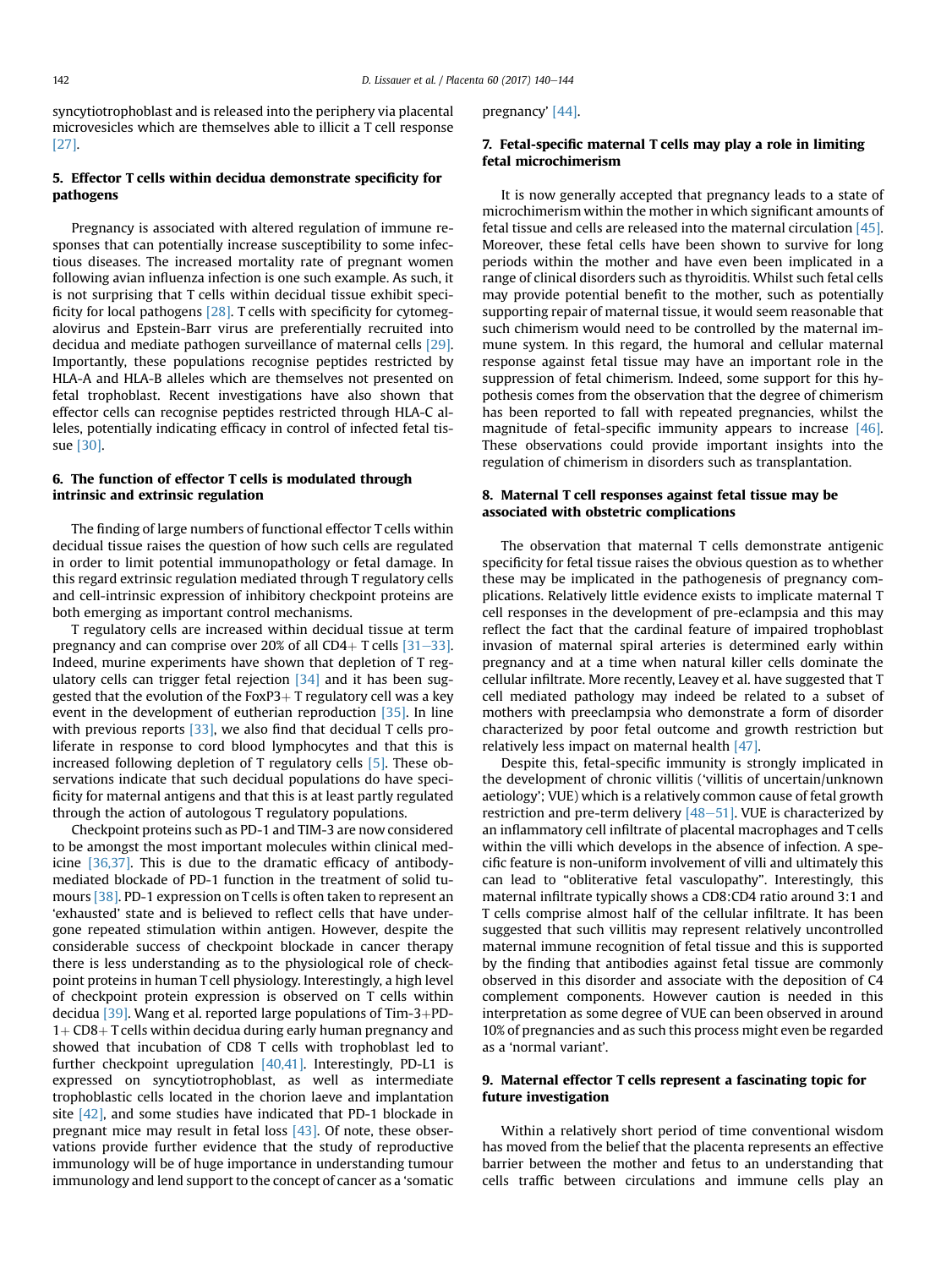<span id="page-3-0"></span>

Fig. 1. Representation of maternal effector T cells within decidua and their potential functions. These are likely to include (1) recognition of fetal antigen or virally-infected EVT through peptides on HLA-C alleles, (2) potential access to maternal blood vessels to limit systemic fetal chimerism and (3) potential to breach syncytiotrophoblast and damage fetal blood vessels.

important role in supporting pregnancy. Decidual NK cells have been shown to possess a range of unique functional properties that represent novel immunotherapeutic opportunities [\[52\]](#page-4-0) (Fig. 1). Investigation into the physiological and potential immunopathological role of maternal alloreactive T cells has followed more slowly. Despite this, it is now clear that maternal effector  $CD45RO + T$  cells represent the majority of T cells within decidual tissue in the latter stages of pregnancy and display a range of novel properties. It remains possible that the primary role of these cells lies in the control of local infection with no major significance in relation to reproductive outcome. Nevertheless, further investigation into the specificity and unique properties of these remarkable cells may uncover novel insights into the physiology of human placentation, the pathogenesis of reproductive disorders and offer clues towards a range of additional disorders such as cancer and transplantation biology.

#### Conflicts of interest

There are no conflicts of interest.

## Acknowledgement

Presented at the 2016 Global Pregnancy Collaboration (CoLab) conference in Oxford, England. The Global Pregnancy Collaboration is part of the Pre-eclampsia-Eclampsia Monitoring, Prevention & Treatment (PRE-EMPT) initiative funded by the University of British Columbia, a grantee of the Bill & Melinda Gates Foundation.

#### References

- [1] [A. Moffett, C. Loke, Immunology of placentation in eutherian mammals, Nat.](http://refhub.elsevier.com/S0143-4004(17)31107-4/sref1) [Rev. Immunol. 6 \(2006\) 584](http://refhub.elsevier.com/S0143-4004(17)31107-4/sref1)-[594.](http://refhub.elsevier.com/S0143-4004(17)31107-4/sref1)
- [2] [T. Stallmach, G. Hebisch, P. Orban, X. Lu, Aberrant positioning of trophoblast](http://refhub.elsevier.com/S0143-4004(17)31107-4/sref2) [and lymphocytes in the feto-maternal interface with pre-eclampsia, Virchows](http://refhub.elsevier.com/S0143-4004(17)31107-4/sref2) [Arch. 434 \(3\) \(1999\) 207](http://refhub.elsevier.com/S0143-4004(17)31107-4/sref2)-[211.](http://refhub.elsevier.com/S0143-4004(17)31107-4/sref2)
- [3] [L. Sykes, D.A. MacIntyre, X.J. Yap, T.G. Teoh, P.R. Bennett, L. Sykes,](http://refhub.elsevier.com/S0143-4004(17)31107-4/sref3)

[D.A. MacIntyre, X.J. Yap, T.G. Teoh, P.R. Bennett, The Th1:Th2 dichotomy of](http://refhub.elsevier.com/S0143-4004(17)31107-4/sref3) [pregnancy and preterm labour, Mediat. In](http://refhub.elsevier.com/S0143-4004(17)31107-4/sref3)flamm.  $(2012)$  1-[12.](http://refhub.elsevier.com/S0143-4004(17)31107-4/sref3)

- [4] [P.J. Williams, R.F. Searle, S.C. Robson, B.A. Innes, J.N. Bulmer, Decidual leuco](http://refhub.elsevier.com/S0143-4004(17)31107-4/sref4)[cyte populations in early to late gestation normal human pregnancy, J. Reprod.](http://refhub.elsevier.com/S0143-4004(17)31107-4/sref4) [Immunol. 82 \(2009\) 24](http://refhub.elsevier.com/S0143-4004(17)31107-4/sref4)-[31](http://refhub.elsevier.com/S0143-4004(17)31107-4/sref4).
- [5] R. Powell, D. Lissauer, J. Tamblyn, A. Beggs, P. Cox, P. Moss, M.D. Kilby, Decidual T cells exhibit a highly differentiated phenotype and demonstrate potential fetal-specificity and a strong transcriptional response to interferon, J. Immunol. (2017 Oct 6), <https://doi.org/10.4049/jimmunol.1700114> pii: ji1700114.
- [6] [T. Tilburgs, S.A. Scherjon, B.J. van der Mast, G.W. Haasnoot, M. Versteeg,](http://refhub.elsevier.com/S0143-4004(17)31107-4/sref6) [V.D. Voort-Maarschalk, D.L. Roelen, J.J. van Rood, F.H.J. Claas, Fetal-maternal](http://refhub.elsevier.com/S0143-4004(17)31107-4/sref6) [HLA-C mismatch is associated with decidual T cell activation and induction of](http://refhub.elsevier.com/S0143-4004(17)31107-4/sref6) [functional T regulatory cells, J. Reprod. Immunol. 82 \(2009\) 148](http://refhub.elsevier.com/S0143-4004(17)31107-4/sref6)-[157](http://refhub.elsevier.com/S0143-4004(17)31107-4/sref6).
- [7] [P. Nancy, A. Erlebacher, Epigenetic repression of chemokine expression at the](http://refhub.elsevier.com/S0143-4004(17)31107-4/sref7) [maternal-fetal interface as a mechanism of feto-maternal tolerance, M](http://refhub.elsevier.com/S0143-4004(17)31107-4/sref7)é[decine](http://refhub.elsevier.com/S0143-4004(17)31107-4/sref7) [Sci. M/S 28 \(2012\) 1037](http://refhub.elsevier.com/S0143-4004(17)31107-4/sref7)-[1039](http://refhub.elsevier.com/S0143-4004(17)31107-4/sref7).
- [8] [V. Chaturvedi, J.M. Ertelt, T.T. Jiang, J.M. Kinder, L. Xin, K.J. Owens, H.N. Jones,](http://refhub.elsevier.com/S0143-4004(17)31107-4/sref8) [S.S. Way, CXCR3 blockade protects against Listeria monocytogenes infection](http://refhub.elsevier.com/S0143-4004(17)31107-4/sref8)[induced fetal wastage, J. Clin. Invest. 125 \(4\) \(2015\) 1713](http://refhub.elsevier.com/S0143-4004(17)31107-4/sref8)-[1725](http://refhub.elsevier.com/S0143-4004(17)31107-4/sref8).
- [9] [E. Masson, C. Vidal, M. Deschamps, S. Bongain, C. Thevenin, I. Dupont,](http://refhub.elsevier.com/S0143-4004(17)31107-4/sref9) [D. Rietmulher, F. Pouthier, G. Mongaillard, J. Chabod, C. Ferrand, P. Tiberghien,](http://refhub.elsevier.com/S0143-4004(17)31107-4/sref9) [J.M. Rebibou, Incidence and risk factors of anti-HLA immunization after](http://refhub.elsevier.com/S0143-4004(17)31107-4/sref9) pregnancy, Hum. Immunol. Aug; 74 (8) (2013) 946–[951.](http://refhub.elsevier.com/S0143-4004(17)31107-4/sref9)
- [10] [T. Meuleman, E. van Beelen, R.J. Kaaja, J.M. van Lith, F.H. Claas,](http://refhub.elsevier.com/S0143-4004(17)31107-4/sref10) [K.W. Bloemenkamp, HLA-C antibodies in women with recurrent miscarriage](http://refhub.elsevier.com/S0143-4004(17)31107-4/sref10) [suggests that antibody mediated rejection is one of the mechanisms leading](http://refhub.elsevier.com/S0143-4004(17)31107-4/sref10) [to recurrent miscarriage, J. Reprod. Immunol. 116 \(2016\) 28](http://refhub.elsevier.com/S0143-4004(17)31107-4/sref10)-[34](http://refhub.elsevier.com/S0143-4004(17)31107-4/sref10).
- [11] [C.A. van Kampen, M.F. Versteeg-van der Voort Maarschalk, J. Langerak-Lan](http://refhub.elsevier.com/S0143-4004(17)31107-4/sref11)[gerak, E. van Beelen, D.L. Roelen, F.H. Claas, Pregnancy can induce long](http://refhub.elsevier.com/S0143-4004(17)31107-4/sref11)persisting primed CTLs specifi[c for inherited paternal HLA antigens, Hum.](http://refhub.elsevier.com/S0143-4004(17)31107-4/sref11) [Immunol. Mar;62 \(3\) \(2001\) 201](http://refhub.elsevier.com/S0143-4004(17)31107-4/sref11)-[207](http://refhub.elsevier.com/S0143-4004(17)31107-4/sref11).
- [12] [D. Lissauer, K. Piper, O. Goodyear, M.D. Kilby, P.A.H. Moss, Fetal-speci](http://refhub.elsevier.com/S0143-4004(17)31107-4/sref12)fic CD8+ [cytotoxic T cell responses develop during normal human pregnancy and](http://refhub.elsevier.com/S0143-4004(17)31107-4/sref12) exhibit broad functional capacity, J. Immunol. 189 (2012)  $1072-1080$ .
- [13] [K.P. Piper, A. McLarnon, J. Arrazi, C. Horlock, J. Ainsworth, M.D. Kilby,](http://refhub.elsevier.com/S0143-4004(17)31107-4/sref13) [W.L. Martin, P. Moss, Functional HY-speci](http://refhub.elsevier.com/S0143-4004(17)31107-4/sref13)fic  $CD8+T$  cells are found in a high [proportion of women following pregnancy with a male fetus, Biol. Reprod. 76](http://refhub.elsevier.com/S0143-4004(17)31107-4/sref13)  $(2007)$  96-[101.](http://refhub.elsevier.com/S0143-4004(17)31107-4/sref13)
- [14] [R.M. Verdijk, A. Kloosterman, J. Pool, M. van de Keur, A.M.I.H. Naipal,](http://refhub.elsevier.com/S0143-4004(17)31107-4/sref14) [A.G.S. van Halteren, A. Brand, T. Mutis, E. Goulmy, Pregnancy induces minor](http://refhub.elsevier.com/S0143-4004(17)31107-4/sref14) histocompatibility antigen-specifi[c cytotoxic T cells: implications for stem cell](http://refhub.elsevier.com/S0143-4004(17)31107-4/sref14) transplantation and immunotherapy, Blood 103 (2004)  $1961-1964$ .
- [15] [R.M. Verdijk, A. Kloosterman, J. Pool, M. van de Keur, A.M.I.H. Naipal,](http://refhub.elsevier.com/S0143-4004(17)31107-4/sref15) [A.G.S. van Halteren, A. Brand, T. Mutis, E. Goulmy, Pregnancy induces minor](http://refhub.elsevier.com/S0143-4004(17)31107-4/sref15) [histocompatibility antigen](http://refhub.elsevier.com/S0143-4004(17)31107-4/sref15)-specifi[c cytotoxic T cells: implications for stem](http://refhub.elsevier.com/S0143-4004(17)31107-4/sref15) [cell transplantation and immunotherapy, Blood \(2004\) 103.](http://refhub.elsevier.com/S0143-4004(17)31107-4/sref15)